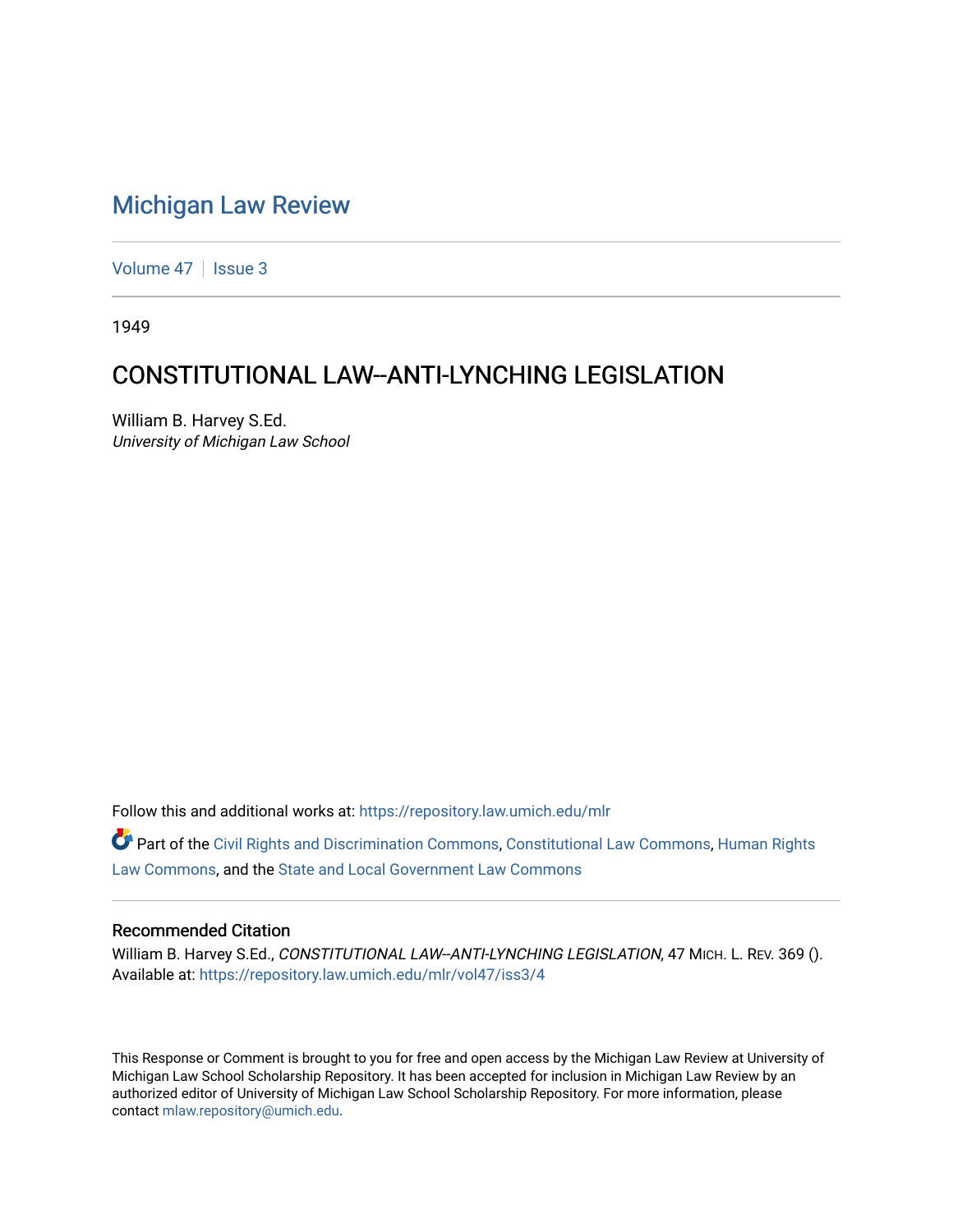$\overline{\mathbf{r}}$ 

## **COMMENTS**

CoNSTITUTIONAL LAW-ANTI-LYNCHING LEGISLATION-Despite progress in recent years toward the elimination of lynching,<sup>1</sup> the demand for adequate federal legislation to cope with the problem is unabated. For almost three decades Congress has considered a succession of anti-lynching bills, most of which have been favorably reported

<sup>1</sup> The Report of the President's Committee on Civil Rights 17-20 (1947).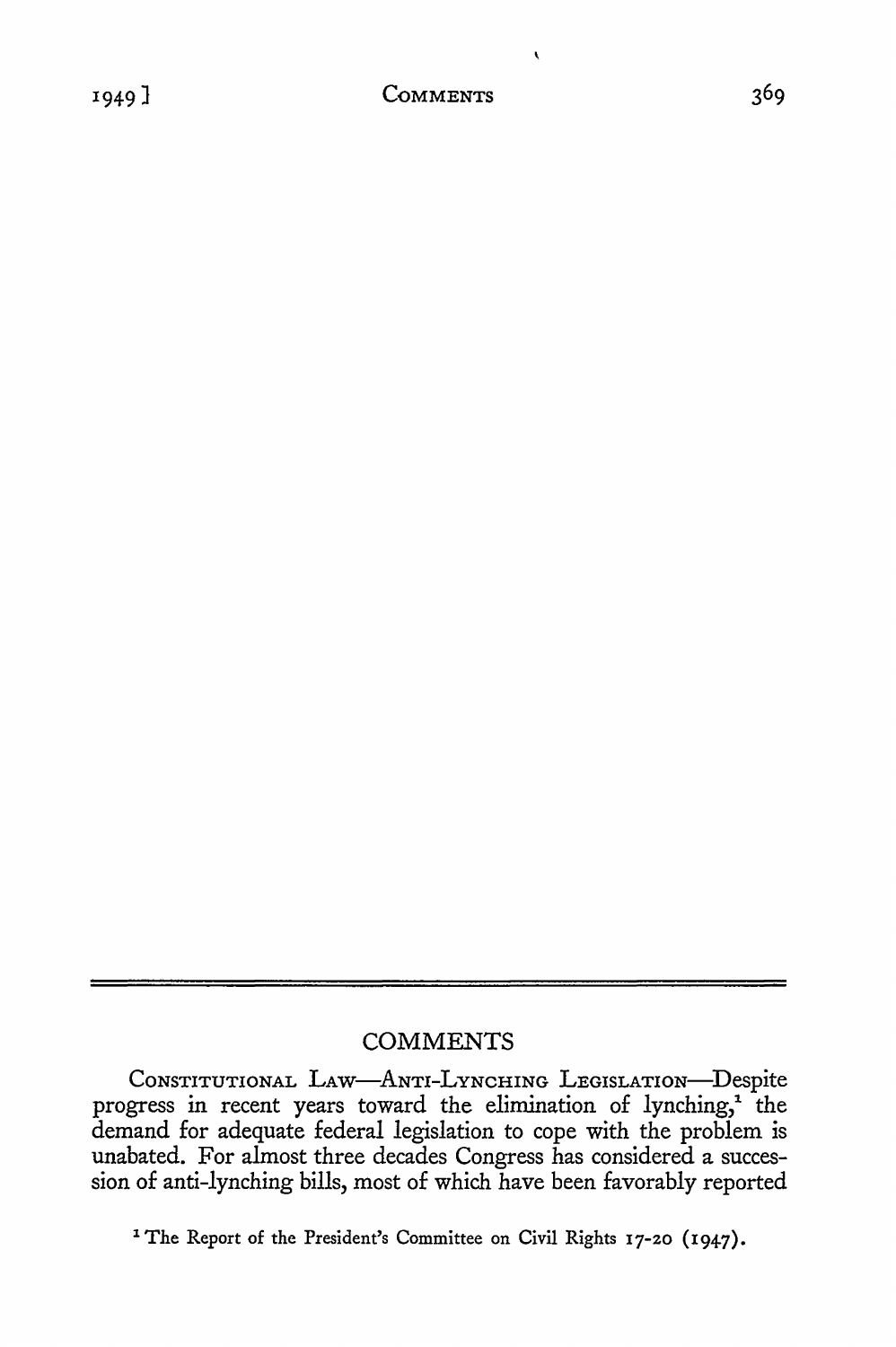by committees.<sup>2</sup> None has become law. Legislators and others opposing the enactment of a federal anti-lynching act have placed primary reliance on an asserted lack of constitutionality. It is argued that lynching is merely local crime within the scope of the power and responsibility of the states to enforce their own criminal law.8 The purpose of this comment is to attempt to determine what constitutional bases may exist for such legislation.<sup>4</sup> The political and sociological problems in this area are beyond the scope of this writing.<sup>5</sup>

### A. *Statutory Materials*

While varying slightly in details, all the proposed anti-lynching bills have been substantially similar. The most comprehensive measure, incorporating provisions used before and some new ones, was introduced in the Eightieth Congress by Senators Wagner and Morse.<sup>6</sup> This bill will be examined in detail and used as a basis for a consideration of the constitutional questions.

The first three sections of the bill set forth certain legislative findings designed to lay a constitutional foundation. These vital propositions are as follows:  $(1)$  the due process and equal protection clauses impose on the states a duty to act affirmatively to protect all persons without discrimination; consequently, state inaction may violate these clauses;  $(2)$  when persons are deprived by the state, or by private individuals without state condonation, of equal protection of the laws because of race, creed or color, their exercise of fundamental human rights and freedoms is circumscribed;  $(3)$  the law of nations requires that a person be secure in body and property from violence inflicted

<sup>2</sup> Among the active bills have been the following: H.R. 13, 67th Cong., 1st sess. **(1921);** H.R. 1, 68th Cong., 1st sess. (1924); S. 121, 69th Cong., 1st sess. (1927); S. 1978, 73d Cong., 2d sess. (1934); S. 24, 74th Cong., 1st sess. (1935); H.R. 1507, 75th Cong., Ist sess. (1937); H.R. 2251, 75th Cong., 1st sess. (1937); H.R. 801, 76th Cong., 3d sess. (1940); H.R. 5673, 80th Cong., 2d sess. (1948); S. 2860, 80th Cong., 2d sess. (1948).

<sup>8</sup> See Minority Report on H.R. 5673, H. REP. 1597, 80th Cong., 2d sess.  $(1948)$ .<br><sup>4</sup>For comprehensive discussion of present statutory materials not considered here,

their limitations and suggested changes, see 57 YALE L.J. 855 (1948).

<sup>5</sup> Several comprehensive studies of the problem of lynching have been made. Among these are CHADBOURN, LYNCHING AND THE LAW (1933); RAPER, THE TRAGEDY OF LYNCHING (1933); I MYRDAL, AN AMERICAN DILEMMA 560 (1944). <sup>6</sup>S. 1352, 80th Cong., 1st sess. (1947). Because of its breadth, this bill is

chosen for primary consideration here rather than the active bills: H.R. 5673, 80th Cong., 2d sess. ( I 948) which does not set out the detailed legislative findings found in the Wagner-Morse bill; and S. 2860, 80th Cong., 2d sess. (1948) which does not contain the aforementioned findings, does not cover lynchings by private individuals and does not provide for a civil action against the political subdivision in which the lynching occurred.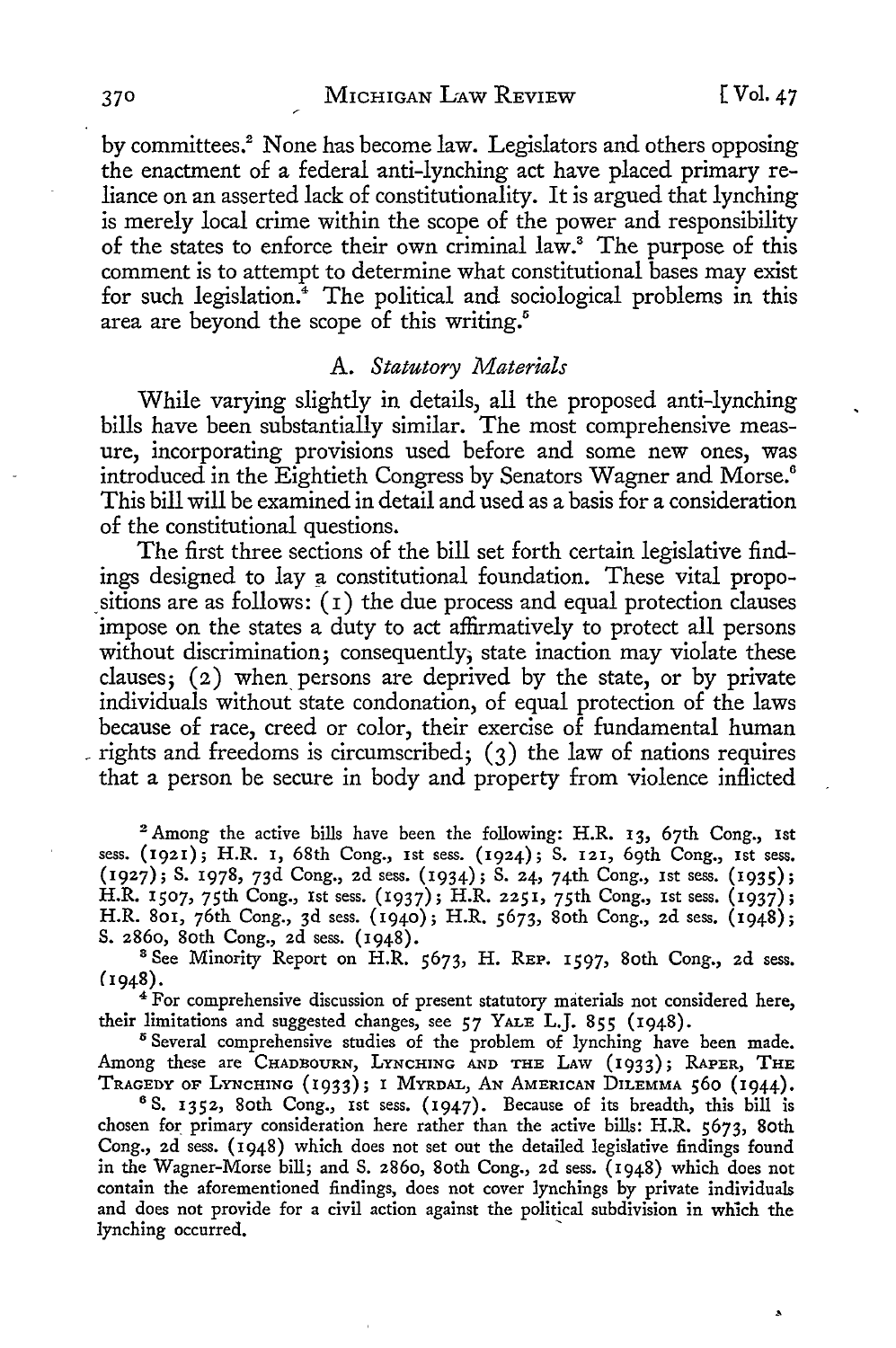because of his race, creed or color;  $(4)$  the proposed legislation is necessary to effectuate the due process and equal protection clauses, and the treaties of the United States and to define and punish offenses against the law of nations;  $(5)$  the right to be free from lynching accrues by virtue of national citizenship in addition to any similar right which may exist because of state citizenship or presence within a state.

Section 4 of the bill sets out comprehensive definitions of a lynch mob and lynching. It should be noted that an appreciable extension of the terms beyond the usual connotations has been authorized. Thus a lynching may consist of any violence or attempt to commit violence against any person or his property because of his race, creed, color, national origin, ancestry, language or religion, or the exercise by violence against person or property of any power of punishment over any citizen or other person because of his actual or suspected connection with a crime, for the purpose or with the result of preventing the legal arrest, trial or punishment of such person. For such acts to constitute a lynching, however, they must be committed by a lynch mob which must consist of two or more persons.

Sections *5* and 6 define the crimes punishable under the act. Section *5* makes it punishable for any person, official or private, to instigate, aid or commit a lynching. Section 6 makes it punishable for an officer of a state or subdivision, charged with a duty or possessing a power to act, to fail willfully or negligently to protect a lynch victim in his custody, prevent the lynching or apprehend and prosecute the lynchers.

Section 8 provides a civil remedy for the lynch victim or his next of kin against the governmental subdivision in which the lynching occurred or from which the victim was abducted prior to the lynching.

## B. *Constitutional Bases*

The detailed findings in the act and the statement of purposes indicate clearly the concern of the drafters for the constitutional problem. With the Wagner-Morse bill as the basis of consideration some of the asserted bases of constitutionality will be examined.<sup>7</sup>

I. *Due Process and Equal Protection Clauses.* Since section *5* of the proposed act comprehends the acts of any person who commits, aids or instigates a lynching or participates in a lynch mob, grave doubt

<sup>7</sup>Not all constitutional supports which have been suggested will be considered. Among those excluded are the following: (I) the commerce clause, see 6 LAWYER'S GUILD REV. 643 (1946); (2) the republican form of government provision, see Report of Senate Committee on Judiciary on Anti-Lynching Bill (S. 1978), S. REP. **710,** 73d Cong., 2d sess. (1934); (3) the provision authorizing Congress to provide for organizing the militia and suppressing rebellion, see Report of House Committee on Judiciary on Anti-Lynching Bill (H.R. 13), H. REP. 452, 67th Cong., 1st sess. **(1921).**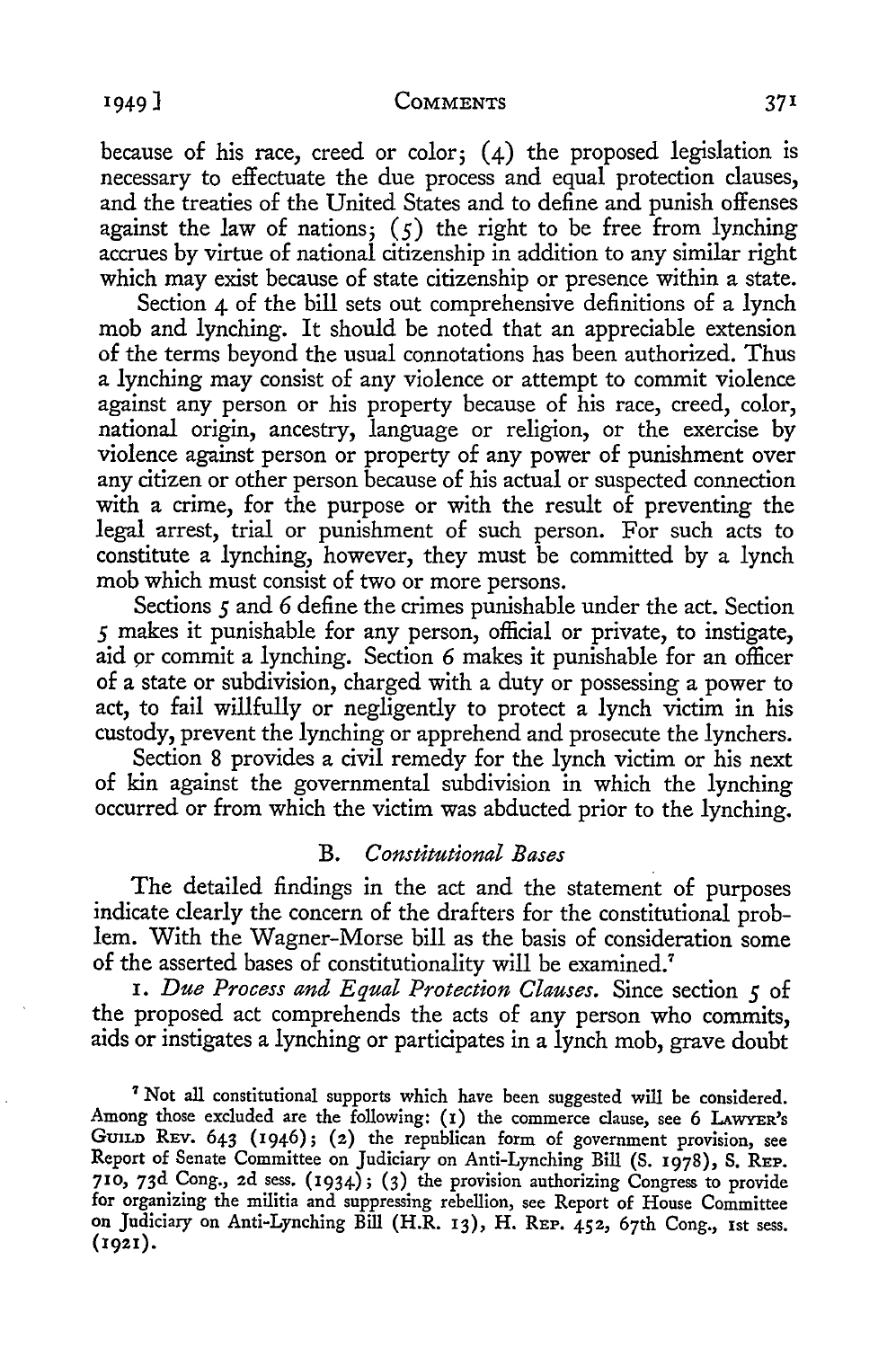exists regarding the support this provision can draw from the due process and equal protection clauses.<sup>8</sup> It seems clear that the purposes of the Fourteenth Amendment, as indicated by the debates in Congress and the state legislatures, included that of granting to Congress the power to legislate directly to protect certain rights against infringement by either the states or private individuals.<sup>9</sup> In an unbroken line of decisions the Supreme Court has held, however, that the prohibitions of the Amendment apply only to the actions of the states and add nothing to the rights of one individual against another.<sup>10</sup> While this limitation on the scope of the Amendment may be attributable to the failure of the Court in its early decisions to ascertain or heed the intention of the framers,<sup>11</sup> it is now well established, and there is no reason to believe that it will be overruled.

It is possible that the due process and equal protection clauses may lend appreciable support to section 6 of the act, which declares punishable the negligent or willful failure of a state officer to prevent a lynching, protect the victim in his custody or apprehend and prosecute the lynchers. This support, it appears, will depend upon the acceptance by the Supreme Court of the proposition that mere state inaction may constitute a deprivation of due process or equal protection. There is no definite holding of the Court to that effect,  $\hat{i}^2$  though again this seems to have been the intention of the framers.<sup>13</sup>

In *Straurder v. West Virginia14* the Court held that while the words of these clauses were merely prohibitive, they carry by necessary implication a positive right to the equal protection of the laws and the protection inherent in the concept of due process. Correlative to this right must be the duty imposed on those wielding the police power of the state to exercise it diligently and without discrimination for the protection of all persons. While the local police power remains in the possession of the state, it is qualified by the constitutional mandate that it be so exercised that all persons, without regard to race, creed, or color, may equally enjoy its benefit. It would seem that this duty imposed

<sup>8</sup>The Report of the Senate Committee on the Judiciary on S. 2860, S. REP. 1625, 80th Cong., 2d sess. (1948) accepts it as settled that any federal sanctions against individual lynchers are invalid.

<sup>9</sup> FLACK, THE ADOPTION OF THE FOURTEENTH AMENDMENT 277 (1908);<br>SWISHER, AMERICAN CONSTITUTIONAL DEVELOPMENT 333 et seq. (1943).

<sup>10</sup> United States v. Cruikshank, 2 Otto (92 U.S.) 542 (1875); Virginia v. Rives, 10 Otto (100 U.S.) 313 (1879); United States v. Harris, 106 U.S. 629, 1 S.Ct. 601 (1882); Civil Rights Cases, 109 U.S. 3, 3 S.Ct. 18 (1883).

<sup>11</sup> SWISHER, AMERICAN CONSTITUTIONAL DEVELOPMENT 333-345 (1943).

<sup>12</sup> 38 Col. L. Rev. 199 (1938).<br><sup>13</sup> Flack, The Adoption of the Fourteenth Amendment 235 (1908).<br><sup>14</sup> 10 Otto (100 U.S.) 303 (1879).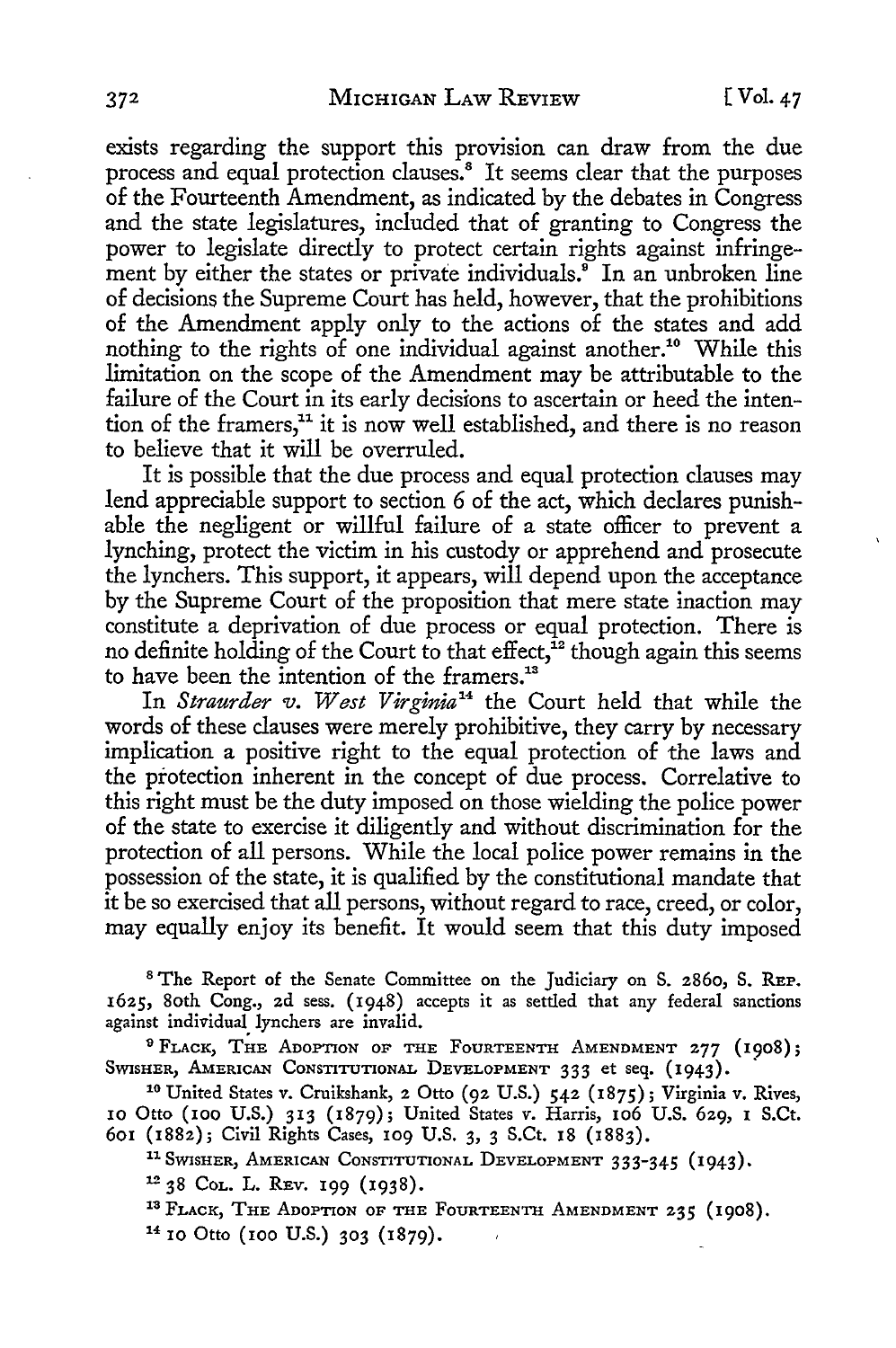### <sup>1</sup> 949] **COMMENTS** 373

on the local officers may be as effectively breached when they do nothing as when they act affirmatively in derogation of duty. In two inferior federal courts the proposition that state inaction may come within the prohibitions of the due process and equal protection clauses has been clearly asserted;<sup>15</sup> while the decisions of the Supreme Court contain no holding that state inaction is a deprivation of due process or equal protection, it is equally true that there is no holding to the contrary.16

The civil action against the governmental subdivision provided for in section 8 of the Wagner-Morse Act is dependent upon the same constitutional bases as those called to support the imposition of criminal liability upon the police officers of the subdivision. Such a device for stimulating efficient local law enforcement has a venerable history in England and the United States.<sup>17</sup> If the primary search for an adequate constitutional basis for federal legislation in this field is successful, sustaining the particular provision would present no special difficulties.

2. *National Citizenship and Privileges and Immunities Clauses.*  The unfortunate failure of the drafters of section I of the Fourteenth Amendment, after recognizing a primary citizenship in· the United States and a secondary citizenship in the states, to define the rights, privileges and immunities of that citizenship has given it an embarrassingly equivocal status. From the decision of the Supreme Court in the *Slaughterhouse Cases18* the prevailing opinion of the Court has favored so narrow an interpretation of federal rights that the citizenship clause and privileges and immunities clause have added nothing to the limited protections granted by other provisions of the Constitution.<sup>19</sup>

<sup>15</sup> United States v. Blackburn, (D.C. Mo. 1874) 24 Fed. Cas. No. 14603 at p. 1159: "By the equal protection of the laws  $\dots$  is meant that the ordinary means and appliances which the law has provided shall be used and put in operation alike in all cases of violation of law. Hence, if the outrages and crimes shown to have been committed in the case before you were well known in the community at large, and that community and the officers of the law wilfully failed to employ the means provided by law to ferret out and bring to trial the offenders, because of the victims being colored, it is depriving them of equal protection of the law." Louisville and **N.R.** Co. v. Bosworth, (D.C. Ky. 1915) 230 F. 191 at 207: "And what is it, then, to deny the equal protection of those laws? It is to refuse to grant or to withhold equal treatment in conferring or securing rights or in imposing or exacting performance of duties. It is to treat differently or to discriminate in so doing."<br><sup>16</sup> For a comprehensive study of state inaction under the Fourteenth Amendment,

see 38 CoL. L. REv. 199 (1938); 57 YALE L.J. 855 at 871 et seq. (1948).<br><sup>17</sup> Chicago v. Sturges, 222 U.S. 313, 32 S.Ct. 92 (1911); Gunter v. Dale<br>County, 44 Ala. 639 (1870).

<sup>18</sup> 16 Wall. (83 U.S.) 36 (1872).<br><sup>19</sup> United States v. Reese, 2 Otto (92 U.S.) 214 (1875); United States v. Cruikshank, 2 Otto (92 U.S.) 542 (1875); Twining v. New Jersey, 211 U.S. 78, 29 S.Ct. 14 (1908).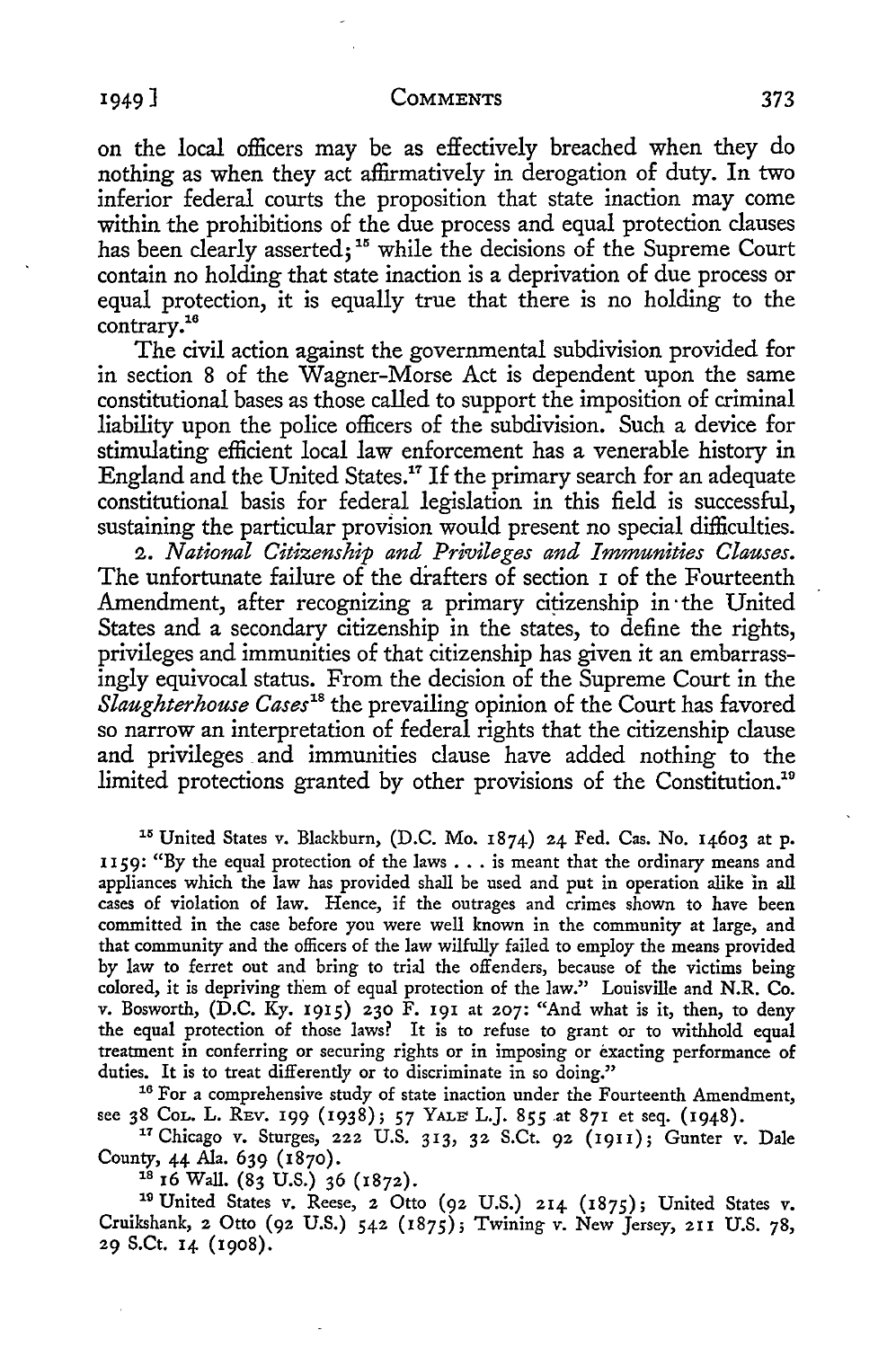$\overline{ }$ 

The drafters of the Wagner-Morse bill have attempted in section 3 to circumvent this restrictive interpretation by declaring that the right to be free from lynching is an incident of national citizenship itself.

The efficacy of such a declaration may be open to doubt. Thus far, the Supreme Court has assumed the responsibility of determining the scope and content of the rights, privileges and immunities of national citizenship.<sup>20</sup> This determination is a proper judicial function when it is based on interpretation of the Constitution and laws. It is submitted, however, that this function of the judiciary is not inconsistent with and does not preclude a legislative power to define rights of national citizenship, beyond those which the Court has been able to find. Such authority should inhere in the power of Congress to enact appropriate legislation for. the enforcement of the Fourteenth Amendment. Conceding, *arguendo,* that the right to be free from lynching is thus made a right of federal citizenship, the Court should have no difficulty in finding the power in Congress to protect it by primary legislation against the encroachment of either the state or private individuals. Such a power might be derived from section *5* of the Fourteenth Amendment or found to arise as a necessary incident of national sovereignty.<sup>21</sup>

Reliance on the citizenship clause of the Fourteenth Amendment to support civil rights legislation is not novel.<sup>22</sup> If national citizenship is to be, in fact, primary and that in the states secondary, a broader concept of federal rights and legislation to protect those rights are vitally needed.

3. *Treaty Power*. The treaty power of the federal government<sup>23</sup> has been relied upon before as a basis for federal anti-lynching legislation applicable to the lynching of aliens.<sup>24</sup> With the ratification by the Senate of the Charter of the United Nations,<sup>25</sup> the importance of the treaty power as a basis for such legislation was greatly increased.<sup>26</sup> Section 2(b) of the Wagner-Morse bill declares one of the purposes thereof to be the fulfillment of treaty obligations assumed by the

<sup>2</sup>°Crandall v. Nevada, 6 Wall. (73 U.S.) 35 (1867); Slaughterhouse Cases, **16** 

<sup>21</sup> The Report of the President's Committee on Civil Rights 109 (1947).<br><sup>22</sup> See Harlan, J., dissenting in Civil Rights Cases, 109 U.S. 3 at 26, 3 S.Ct. 18<br>(1883).

<sup>28</sup> U.S. Const., Art. II, § 2; Art. VI; Art. I, § 8. 24 Dyer and Dyer, "The Constitutionality of a Federal Anti-Lynching Bill," 13 ST. Loms L. REV. 186 at 198 (1928); Report of House Committee on Judiciary on Anti-Lynching Bill (H.R. 1), H. REP. 71, 68th Cong., 1st sess. (1924).<br><sup>25</sup> Ratified as a treaty on July 28, 1945. 91 Cong. REC. 8189-8190 (1945).

Whether the Charter is self-executing, so as to create private rights, is not material

here. Since Congress regards it as a treaty, the power to implement it seems clear.<br><sup>26</sup> See Report of House Committee on Judiciary on Anti-Lynching Bill (H.R. 5673) H. REP. 1597, 80th Cong., 2d sess., p. 6 (1948).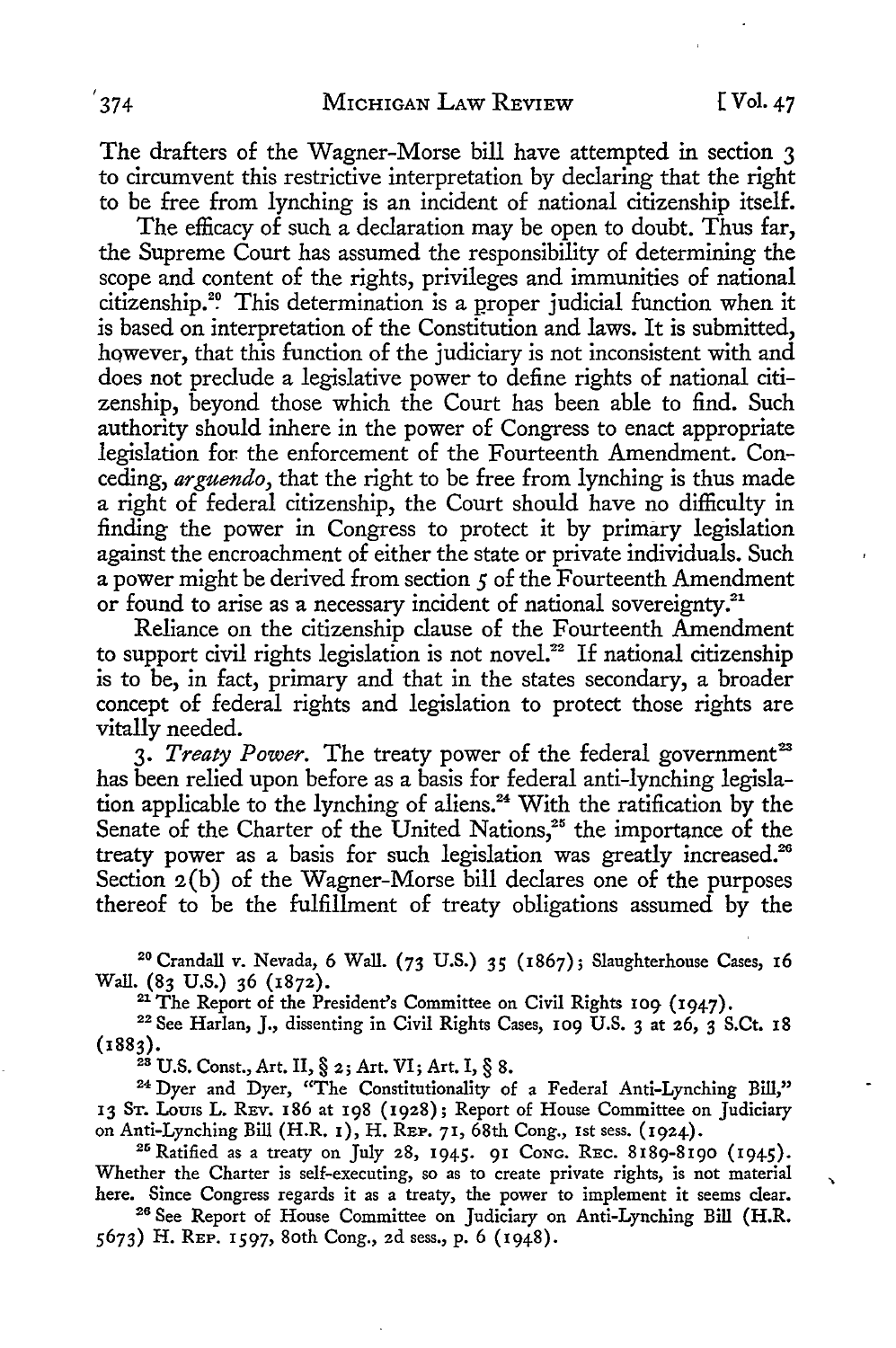United States under Article *55* and Article *56* of the Charter. These articles provide as follows:

Article 55:

"... the United Nations shall promote: ... (c) universal respect for, and observance of, human rights and fundamental freedoms for all without distinction as to race, sex, language, or religion.

Article 56:

"All Members pledge themselves to take joint and separate action in cooperation with the organization for the achievement of the purposes set forth in Article *5 5* ."

That legislation designed to prevent lynching and to punish those guilty of the crime is a proper means of fulfilling the obligations thus assumed by the United States seems open to no doubt. The question remains whether such a treaty and its effectuation are precluded by the Constitution and the relation it establishes between the federal government and the states.

The precise limits of the treaty power are difficult if not impossible to determine. In *Geofroy v. Riggs,* the Supreme Court stated that "the treaty power of the United States extends to all proper subjects of negotiation between our government and the governments of other nations. . . .<sup>"27</sup> It is of course limited by the express prohibitions of the Constitution and perhaps some indeterminate restraints arising from the nature of the federal government and its relation to the states.<sup>28</sup> These generalizations leave the treaty power of incalculable scope. It would certainly appear broad enough to comprehend a compact designed to preserve fundamental human rights.

If Articles *55* and *56* of the United Nations Charter relate to a proper subject of a treaty, the power of Congress to effectuate those articles by appropriate legislation is unquestionable. Absent a power to legislate against lynching derived from any other constitutional source, the power may yet arise to implement a treaty of the United States.<sup>29</sup> That the exercise of such power may constitute an invasion of provinces normally under the cognizance of the states does not appear to be material. As Justice Holmes declared in *Missouri v. Holland,*  "No doubt the great body of private relations usually fall within the control of the State, but a treaty may override its power."<sup>30</sup>

<sup>&</sup>lt;sup>27</sup> 133 U.S. 258 at 266, 10 S.Ct. 295 (1889).<br><sup>28</sup> Id. at 267.<br><sup>29</sup> Missouri v. Holland, 252 U.S. 416, 40 S.Ct. 382 (1919).

so Id. at 434.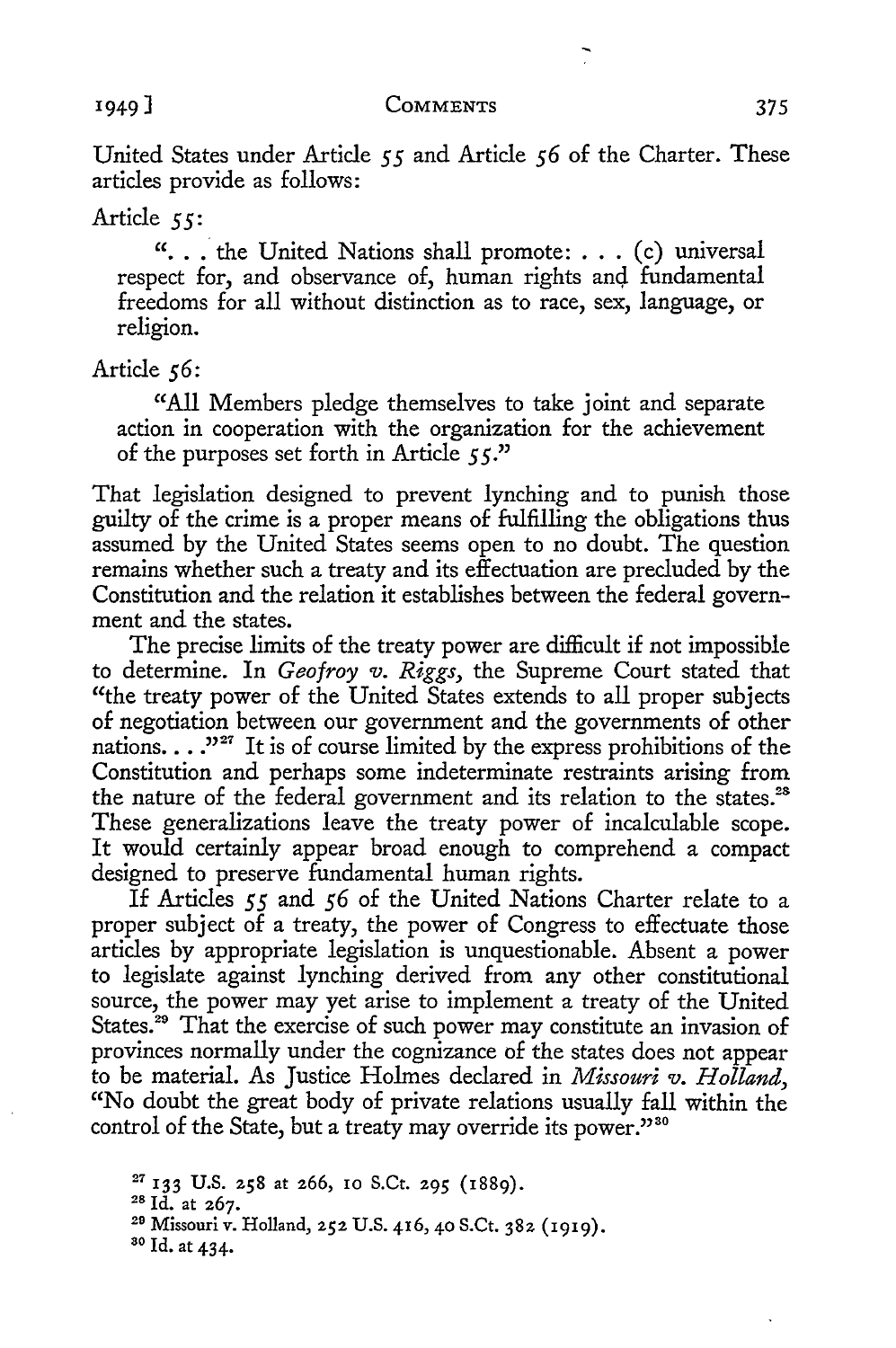The United Nations Charter does not contravene any express prohibition of the Constitution. Nor does there appear to be any reason for thinking "it is forbidden by some invisible radiation from the general terms of the Tenth Amendment."<sup>31</sup> It may be concluded that the power to implement such a treaty has provided an unprecedented basis for federal civil rights legislation.

4. *Power to Define and Punish Offenses Against the Law of Nations.* The draftsmen of the Wagner-Morse bill have declared one of its purposes to be "to define and punish offenses against the law of nations."<sup>32</sup> If this stated purpose is founded on the power granted to Congress "to define and punish Piracies and Felonies committed on the high seas, and offenses against the Law of Nations,"<sup>33</sup> then such use marks an unprecedented extension of the scope of this power.

There seems to have been little if any opposition in the constitutional conventions to this grant of power to the federal government.<sup>84</sup> It was believed that one of the defects of the Articles of Confederation was the lack of such a grant.<sup>35</sup> The successive drafts of the Constitution provided for this power,<sup>36</sup> but debate as to the scope of the grant is lacking.

It is certainly conceivable that the "law of nations" referred to in the Constitution might be construed to comprehend statements of principles and policies such as those contained in the United Nations Charter. It may be asserted with considerable assurance, however, that no such construction has ever been given to it. Justice Story, in discussing this power, deals with piracies and other felonies committed on the high seas.<sup>87</sup> While recognizing that offenses against the law of nations are separate, he concludes that they "cannot with any accuracy be said to be completely ascertained, and defined in any public code, recognized by the common consent of nations."<sup>38</sup> It is clear, by implication at least, that Story regarded such offenses as being in the same general category as piracies and felonies on the high seas and not including such internal acts as the Wagner-Morse bill is designed to define and punish. Cooley similarly declares "the manifest purpose of this provision is to empower Congress to provide for the punishment as crimes of all such infamous acts [ as piracy] committed on the high seas as

<sup>31</sup> Id. at 434.<br><sup>32</sup> S. 1352, 80th Cong., 1st sess., § 2(c) (1947).<br><sup>33</sup> U.S. Const., Art. I, § 8, Cl. 10.<br><sup>34</sup> 3 STORY, CONSTITUTION 57 (1833).<br><sup>35</sup> 5 ELLIOTT's DEBATES 127 (1845).<br><sup>36</sup> Id. 130, 378, 561.<br><sup>37</sup> 3 STORY, C ss Id. 56.